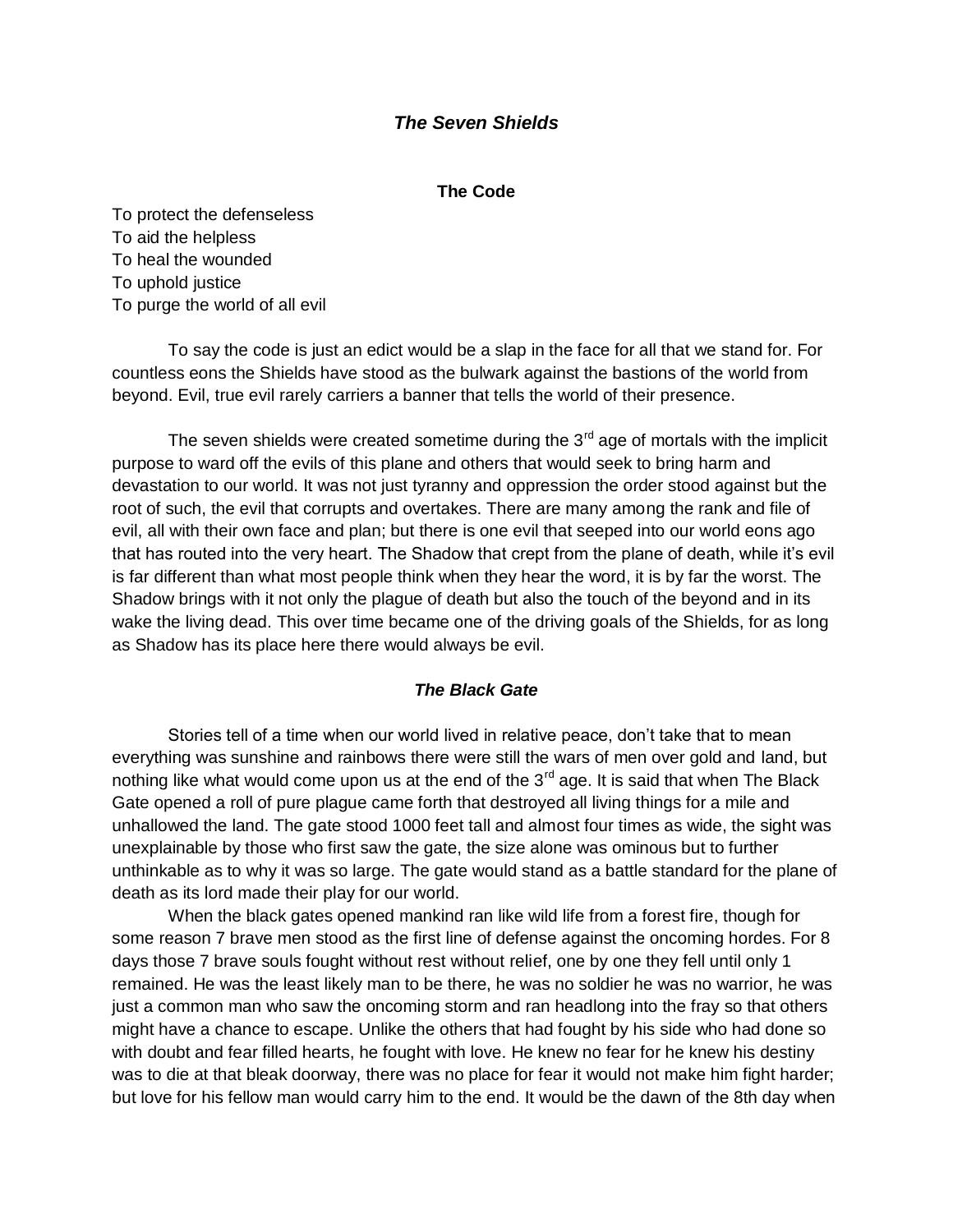the mans body gave out and he fell to a knee, at that very moment thousands of soldiers and volunteers had reached the crest of the valley that now housed the black gates. What they saw would be the catalyst for the creation of the Seven Shields, an abomination lumbered from the gate, standing taller than 10 men and dragging a wicked barbed bone club. Its bellow shook the valley and the soldiers froze in a wake of fear. The creature moved quickly and swung the massive club down on the kneeling man, many winced as they expected the worst, as the club came down the man raised his shield to meet it. The stories from that day live on something like this,

"A sight like none had seen before, as the bowls of evil spilled forth over the good of man. As the beast strike down it meet not soft weak flesh, no it was met with the might of good. On that day the gods gave hope, as the bone and metal met there was a flash of pure white light that exploded from that moment in time. Like a rushing open wave the light poured in every direction crushing the shadows in its wake, turning the abomination to ash. The last hero collapsed upon the threshold swallowed up by the black gate. In the heros place lay our calling, six fractured shields in a circle around a seventh standing from the ground in defiance of the gates. What had been seen there that day made all present brothers, no words were needed no commands to be shared, they crashed upon the gate a single force."

### *Spirit Farewell for Oslen Stark*

*As recorded by Walker Gaven*

 *I can still remember that November morning, the sun had just come over the rise, and I was sitting on my porch having my morning coffee before hitting the fields. Then it caught my eye, in the distance the wheat field moved and rustled, whatever was in there was small land moving this way. All I could think is the damn hogs were back in the fields again, I went in and grabbed my spear I was going to put a stop to that beast myself this time. As it got closer something was wrong, there was more than one thing in the field, there were at least 10 and they all seemed to be chasing the lead object. I waited at the edge of the porch, whatever the first one was it was close to the edge soon to break out. Then the scream came, not a beast but the voice of a child, a cold chill ran down my spine and I gripped my spear tightly. The wheat field opened its maw and out fell a child no more than 10 covered in blood and screaming, I hesitated for only a second before I ran to the child.*

 *"What is it boy, what happened?"*

 *Before I knew what it was, it had burst from the wheat and knocked me off my feet, I jumped up and spun around ready to strike, but my eyes left me confused and unsure. They were men, or what was left of them, as the skin and meat hung loose from their bones. Their eyes seemed hollow and empty and their jagged teeth and face were covered in blood. Clarity set in I had heard tales of the walking dead since I was a child but had never seen them, they were but ghost stories until now. As they lunged for the child I bolted into action stabbing and slicing my way through them, lucky for me that were not very quick when it came to reaction time. I dropped 2 of them and grabbed the boy and fled into the house.*

 *"Boy where are you from, where did they come from."*

 *He was weak and terrified, all he could do was tremble and mummer, "black gate" The undead outside were not going to just go away, I bared the back door and decided*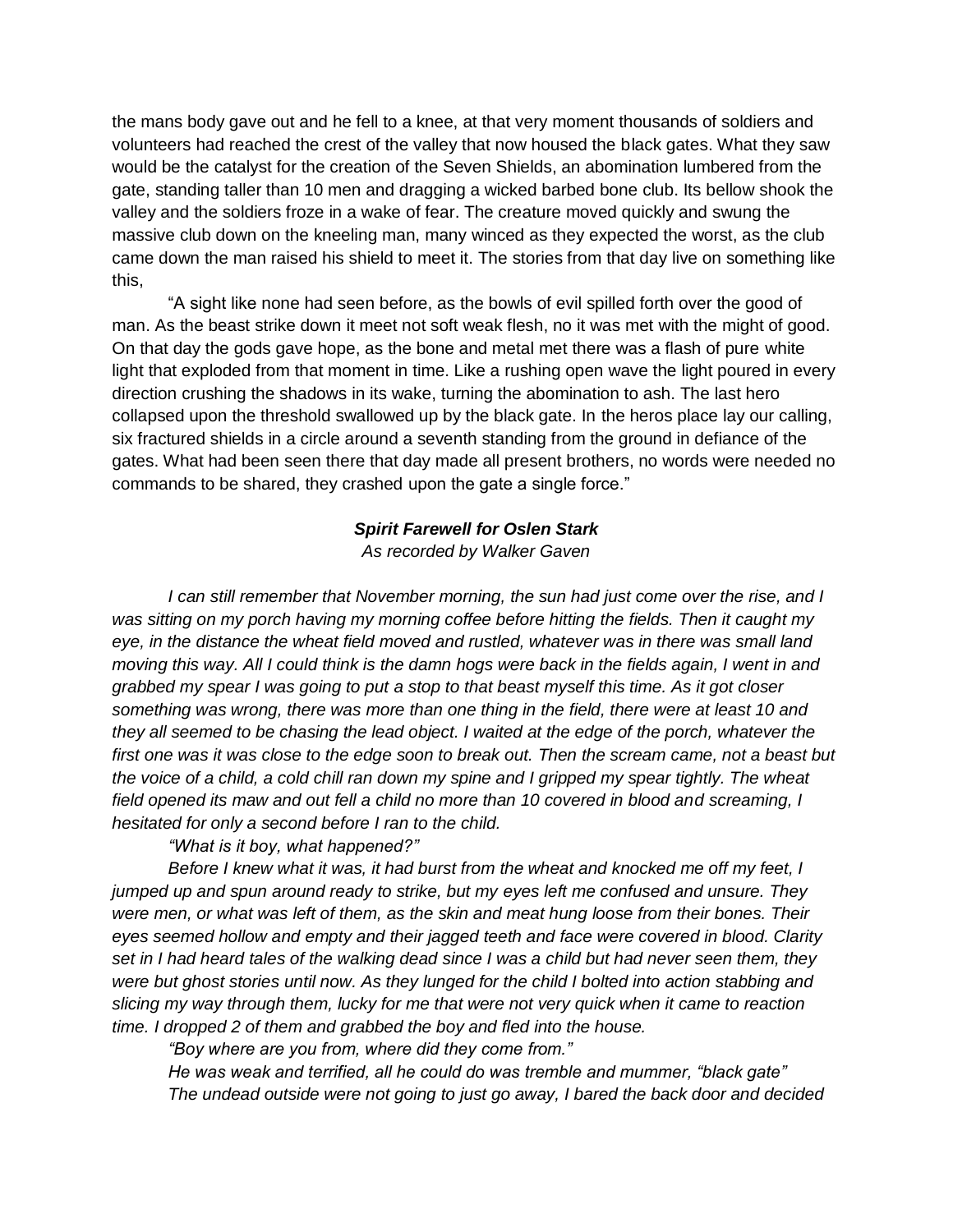*to make my stand, if I was to die this day it would not be cowering. I grabbed a sword my family had passed down for generations, and stood ready for the end. As they burst through the door I wasted little time I took the doorway and made it mine, they clawed and bite their way through as I hacked their bodies to pieces. I was not enough a few random strikes broke my skin and I felt my body becoming weak, I stumbled back and did what I could to fight them off, I had killed many but they seemed to just keep coming. I pushed the child into a corner and guarded him with what I was sure would be my fleeting breath; it was bleak. Then came the light, the foul creatures that loomed over me turned to ash in a single flash of white light, I collapsed as the infection had made fast work of me. I could see men but not faces, I could hear voices but not words.*

*When I woke I was being tended to by a young man dressed in white, I thought surely I had died and this was the afterlife. That was until I tried to move and my body ached of pain.*

 *"Easy there, your infection is gone but you still took a beating you need to rest." His voice was calming.*

 *"Where is the boy, the child, is he.." he cut me off before I could finish.*

 *"The boy fairs better than you in body, he will be okay; though had it not been for you he would have perished with the other in his village. To the east of here about two days walk something terrible has happened, and somehow that boy managed to escape and flee capture for that time running for his life. Please rest in a day when you are well I will tell you the rest."*

 *When I woke the next day, you could not even tell that I had been nearly mauled to death. I went outside to find several large tents, horses and, at least 30 men wearing white. It was like a weird dream, then I saw their banners, the shields; like the undead I had heard tales growing up but never seen them. The man who tended me while I slept caught eye of me and waved me over to one of the tents, inside he introduced me to a man he referred to as The Light.*

 *"So my men tell me you stood against the undead horde to protect a child. You know most people caught in that situation simply run. So I ask you why would you stand and fight?"*

 *"I do not know sir, it just felt like the right thing to do. I would not run from my home or from those that need aid, my father taught me that doing the right thing carries a high cost, but the cost is not important."*

 *He made motion to dismiss the others in the room, and gestured for me to sit, "You know it is not often that I meet someone outside our cause that would hold the lives of others above their own. As I am sure you have figured out these are dark times and only the beginning. To defend this world we need more men like you, with your resolve and compassion. I know you have your home and land, but I would implore you to consider joining the ranks. Men like you are the reason that others still have homes and families."*

 *I had never known anything but this home and this land, and the thought of leaving it weighed heavy, if it did not go and fight would I still have this land and home in a year. That thought was all it took for me to decide this was my purpose and cause.*

 *I would spend a few months traveling, it was not always war that I saw; more often it was those who needed aid, some needed medical attention, some needed help to find shelter. The men of the battalion I traveled with never questioned or wavered they were truly the servants of all that is good and just. From time to time we would find those that wanted to join the cause*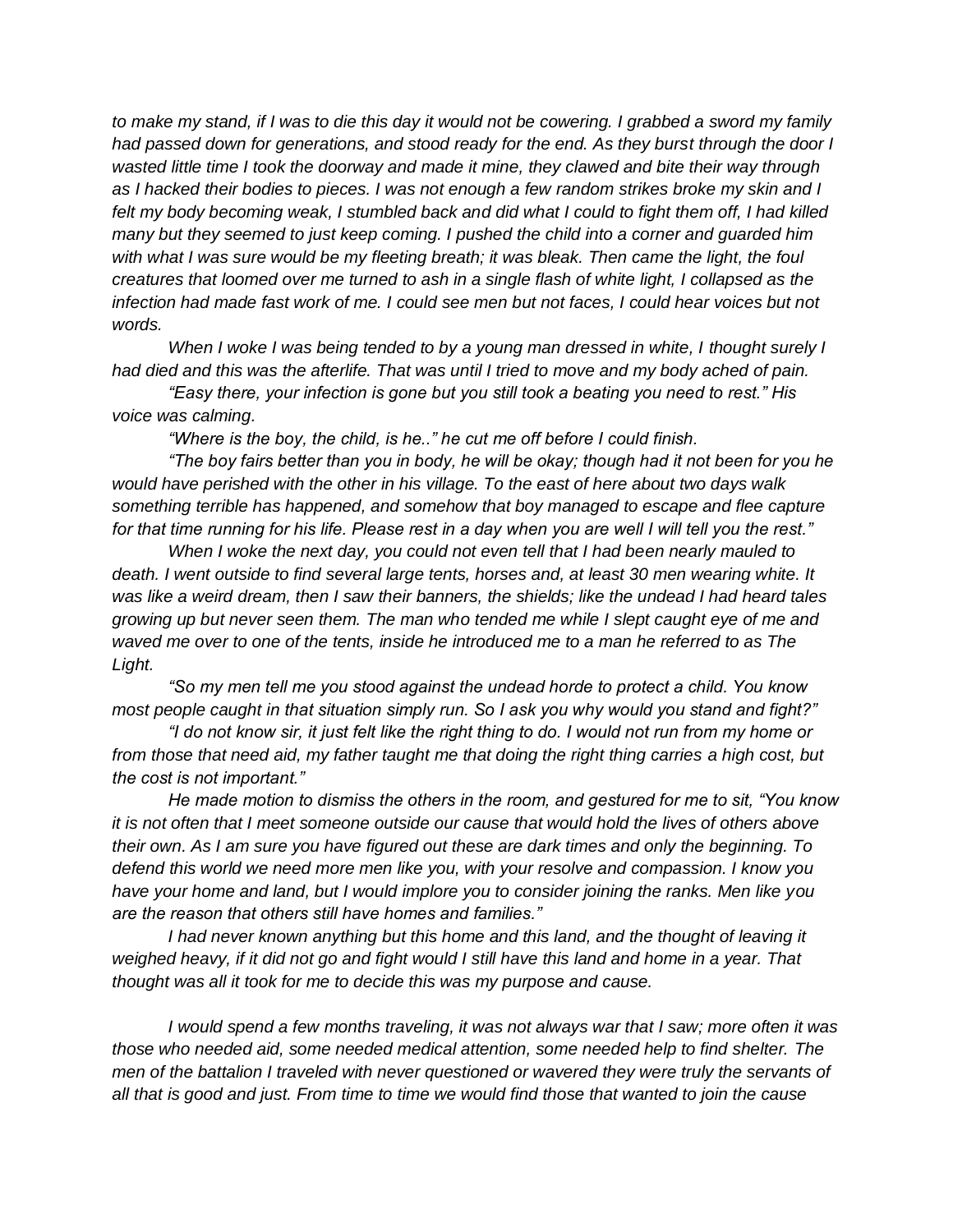*and protect what they loved. For a while I was confused why if there was some war out there we were not fighting, and instead were sent to tend to the people and then one day it set in. This was training, you can give a man a sword and tell him to cut down a foe, and he will do just that; however, when you give a man a chance to really see and feel that which he fights for you give him far more than a sword. You give him reason to die for the cause. After 4 months my battalion was called to the front. We rode for days, with little to no information about what waited*  for us, we reached the base camp by about nightfall and in the distant valley we could hear the *muffled sounds of battle. We were set up for the night and told in the morning we would head into the valley to relieve some of the already deployed men. They did not prepare us for the site that we would see in the morning.*

 *There are no words to describe the horrors so what laid in that valley, as we broke the ridge that morning it was like seeing a desert mirage the gates were beyond massive. Form the distance of the ridge the line of soldiers was but a shiny snake stretched from end to end of that doorway. As we moved into the battle field we stepped over fallen comrade and foe alike, bodies everywhere. When we finally arrived at the gate to take our places, it became visible that it was not one line of soldiers but ten rotating in the rank to keep them fresh. We pushed to the*  front to give the weary rest, and then I meet the face of true evil. These were nothing like the *ones that had attacked my home these were not just men that had been returned these were*  lost souls hungry for life. And they were not just men, some were monsters four stories tall that *would kill many with one slam of its fists. This was not a war this was a nightmare, and one that would not simply just end one day when one force retreated this army would never tire and would never stop. At each end of the gate was an army of man, beast, and magic working to pull the doors closed, a task that felt to take a lifetime. I fought until my hands bleed then rotated to the back to rest for a bit, and in time returned to the front like all the rest. I have never been so tired in all my life, sunshine never touched the valley, the shadow of death the seeped from the gate blotted out the sun and brought only night. I have no idea the exact number of days, weeks, or for that matter months I spent in that hell; minimal sleep and constantly wounded made the mind drone out reality. But in that state my mind stayed clear of the task I had to do, the months of toil as a servant to the people of this world had prepared me for this moment. Every day the doors moved closer, it would only be a matter of time until they slammed shut and locked away that evil place forever. As the final days got closer the truth of the situation grew in my mind, you cannot close a door while there are things standing in the threshold. We could not give ground or they would just keep pushing and the doors would never close, some of us would have to push the line past the gate so the door could be shut. That day came, the man who had*  first brought me to my cause was there at the front, orders came he called for ten thousand men *to make the push, that was less than half the force that remained and we seemed to only be holding them at best, but push them back almost a quarter mile seemed a task that could not be done. The strongest and by that time most lucid were chosen, The Light gave us his strength and we poured into the mouth of the gate, bolstered by renewed vigor we crashed upon the undead like a tidal wave pushing them beyond the threshold. The other side was worse than the war itself, as far as the eyes could see the hordes were everywhere and the darkness was overwhelming. In the final days as the gates slammed behind us the last bit of light was taken from us, and in time we were taken by the hordes. There are times I wonder if had I not gone; would I have found love, raised a family, and had a life, maybe. But had I not gone who knows*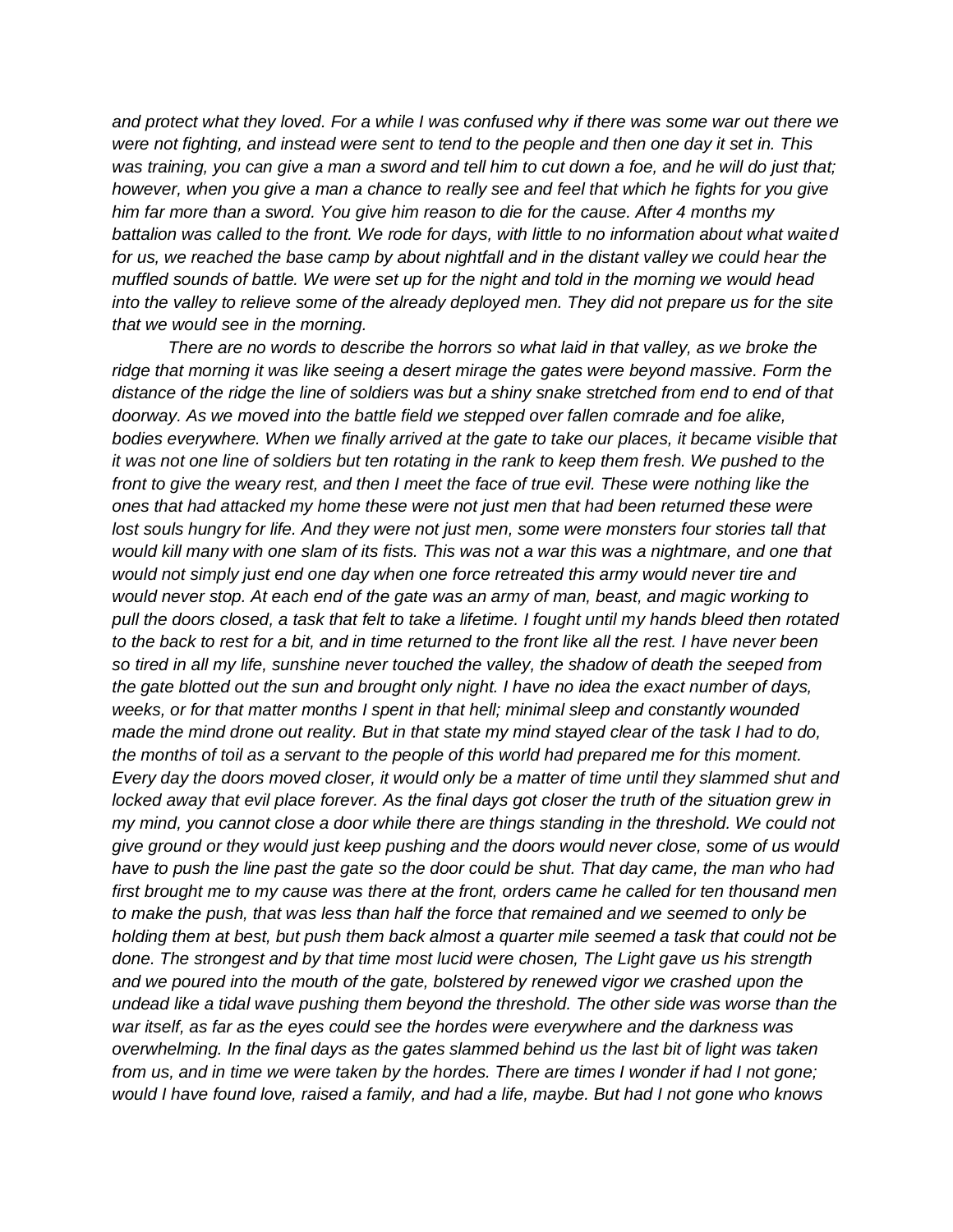*how many countless others would have not had that chance without my sacrifice.* 

### **Redemption and Sacrifice**

Does a man who steals bread to feed his family need to be punished for his crime? Does the Noble who taxes his starving people so that he may buy new tapestries need to be strung up at the gallows? These are just the icing on the cake of moral dilemma you will find yourself in on a daily bases. And there will come a time you will have to make a hard decision as to what is the right thing to do, I warn you as you sit here it is easy to say what is right and wrong but when you are faced with it, it will not be so easy. Now committing a crime for a reason of only self gain is not evil, unless that action also harmed another; but in the case of the Noble he did harm but the law says he has the right to do it. This is where you will have the hardest time, the times when you have to make a decision to do the right thing even though the law says it is wrong. The moral issue becomes a code of honor, once you break the laws of the land you dance in a place of gray and danger of falling into depths we have ascended so far from. So how do you handle such things you ask, well the answer is not easy but it is clear Redemption and Sacrifice. In the case of the person who would do wrong for their game you must be open to the ability give them a road to redemption. Now should you give them that road and they choose to not walk it and to still go off the straight and narrow, well that is where the hand of justice must come in. For those that have been wronged like the starving thief, the only way to help him without becoming the bad guy yourself is to make sacrifices to right the wrong. Yes it is not fair you will make things right in this world by giving of yourself, but what is fair. That is the real question, not all people are born with the same skills or knowledge, and not everyone can be held to the same standards. This world needs the Shield to guide them from corruption and save them from themselves, without us the world would slip into the darkness.

## **The Undead**

This is a topic that I cannot express the levity of, before the time of the Reality War and the Black Gates the corruption of the shadow was so minor that few knew it existed. But since those days the shadow has been an ever growing power in our world. It finds its way into the minds of those most easily corrupted and pushes them to do the will of the lords of Acheron. With the powers of Shadow magic these minions create undead and worse summon the hordes from across the Black Gate into our world. There are those who think this menace can be tolerated and allowed to exist here in our world, but i tell you they are wrong, they fool themselves into thinking the corrupted can be trusted. Give no quarter to those tainted by the shadow, they will not grant you the same.